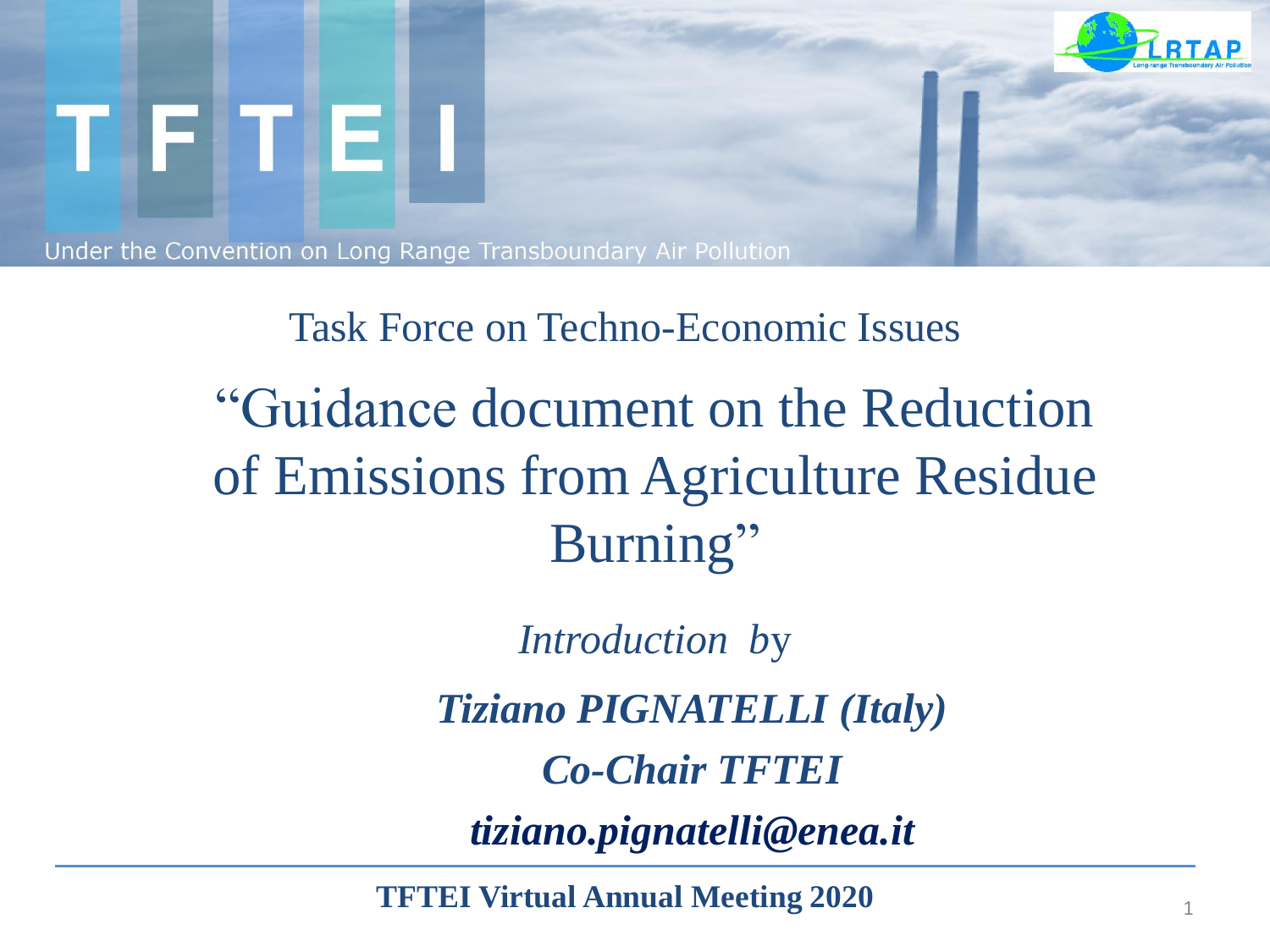## Workplan 2020-2021



#### *Item 2.2.2 - Activity description*

Development of guidance on reduction of emissions from agricultural residue burning.

#### *Deliverables*

Draft guidance document submitted for adoption by the Executive Body.

### *Technical Bodies* : **TFTEI** and **TFRN**

*For consideration of the WGSR 59th Session, in Spring 2021 and possible adoption by EB, at its 41st Session*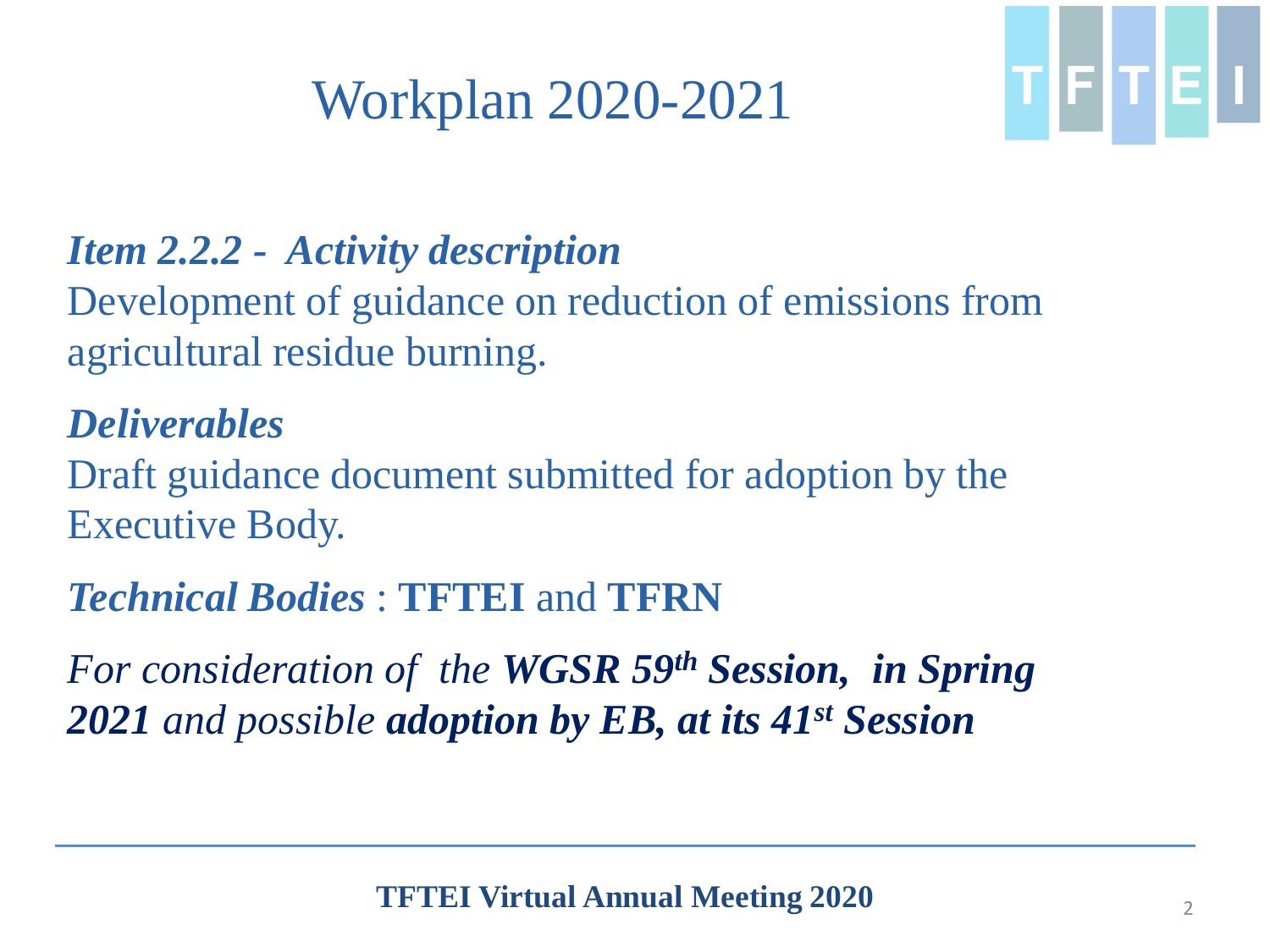# Brief history



At TFTEI Annual Meeting 2019, in Ottawa (Canada) Joint workshop with the International Cryosphere Climate Initiative (ICCI) on "Agriculture Residue Burning"

Agreement with ICCI to develop the first draft of the guidance document

In *April 2020* the first draft was submitted to the Parties experts for comments, (received by *Canada, USA, Belgium Spain, Italy,* end of August 2020)

First revision of the text on the basis of comments received in *September 2020*, carried out by the TFTEI co-chairs and ICCI experts (*current version*).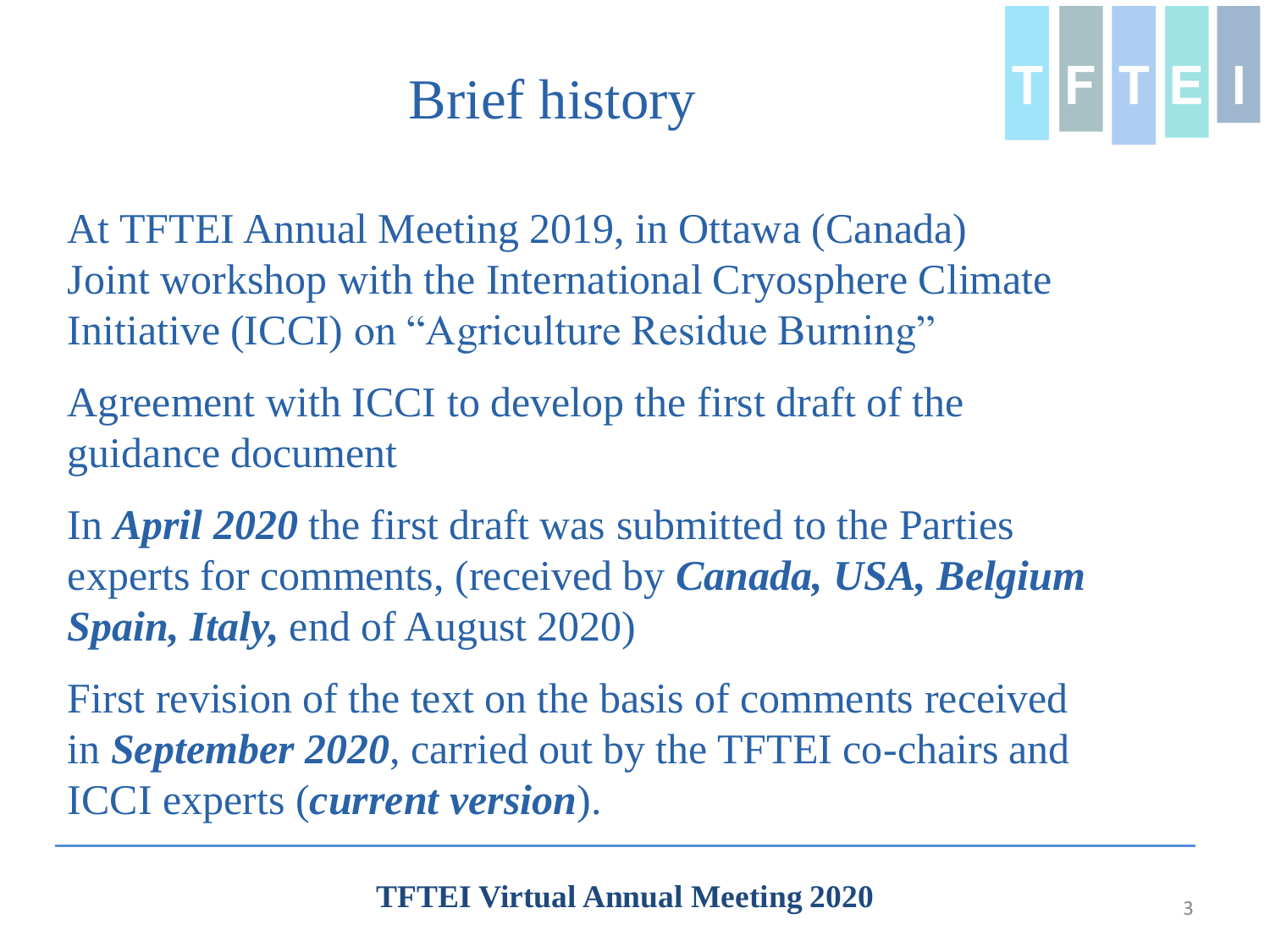### Next steps

TFTE

Discussion in the frame of TFTEI Annual Meeting 2020. Further comments to be received by November 20, 2020.

Finalization of the document in December, carried out by the TFTEI co-chairs in collaboration with ICCI and TFRN.

Submission to the UN Secretariat, as *official document*, at *end of January 2021*.

WGSR 59<sup>th</sup> Session – Discussion on the text among the Parties experts for agreement and submission to the EB for adoption.

Editorial issues : Translation of the *official document* in *Russian* and *French*. Length limit : *10,000 words*, no figures.